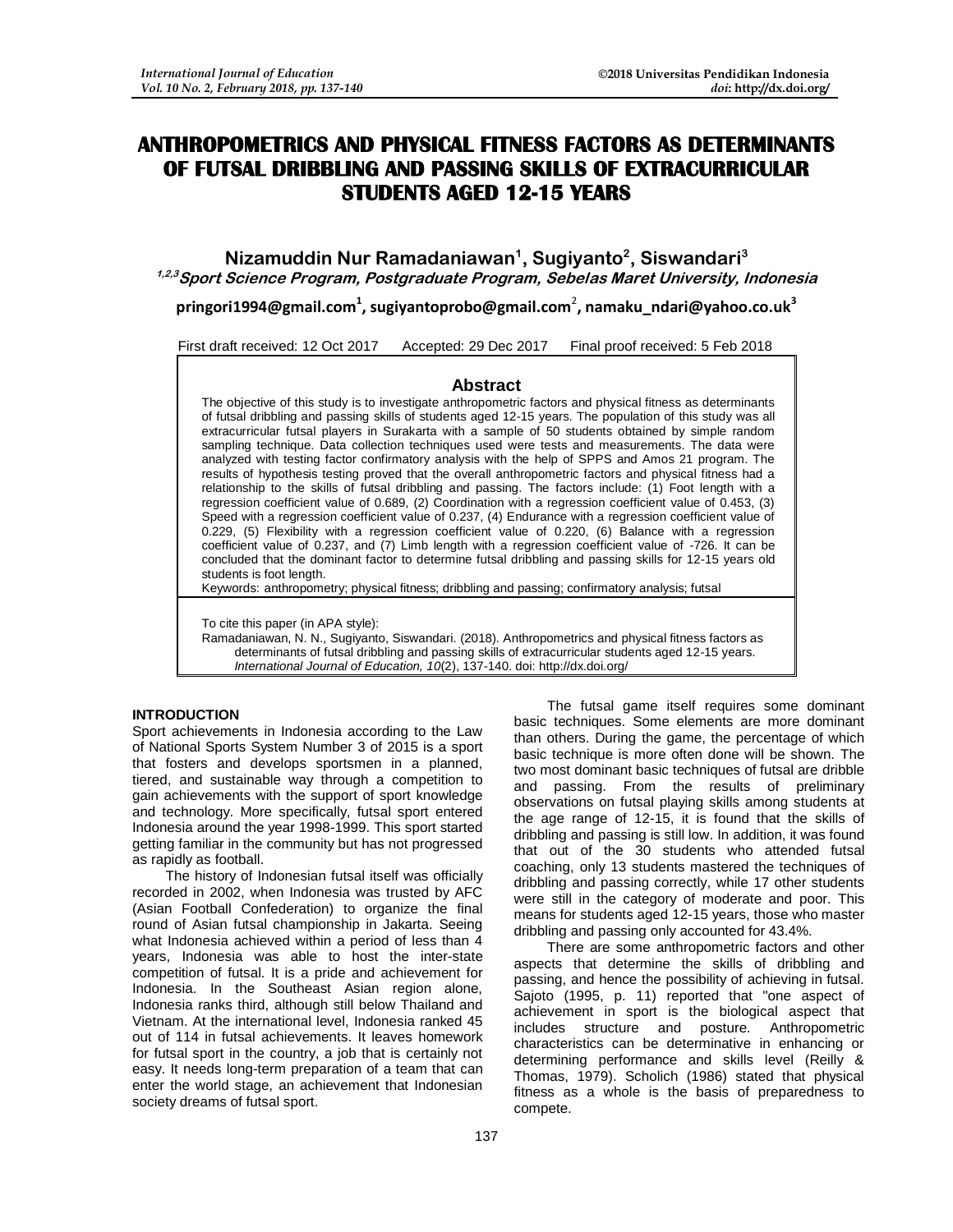History of science development shows a direct relationship between the increased status of a science with the level of development of measurements in the field of science (Abdullah & Muslim, 1978). With the advancement of science and technology, a measurement of humans and sport has become necessary. Abdullah and Muslim (1978) also argued that testing is important in sports. This is in accordance with research of the relationship of foot shape and leg length with explosive muscle limbs against athletics of girls aged 11-14 year by Hermawan & Tarsono (2017). They found that there was a correlation between foot shape and explosive power of leg muscle. The research investigating aerobic capacity's relationship to soccer skills at Getsempena FC club in 2016 (Irwandi & Aprizalmi, 2016) shows there was a significant relationship between aerobic capacity (vo2max) to soccer skills Getsempena FC 2016. Similarly, Wibowo (2014) studied the contribution of speed, elongation, and agility to the dribbling skills of students following the extracurricular soccer of Diponegoro Junior High School in Sleman.

For research on futsal, Aru (2016) conducted one on the relationship between speed and agility and dribbling skills on the futsal team of SMA YP UNILA Bandar Lampung. Suryanto (2011) conducted research on the relationship of eye-foot coordination, agility, and leg length to the skills of dribbling in students aged 14- 15 years of Young Indonesian Education Institution at Sragen. Nazzala (2016) investigated the relationship between coordination, balance, and power of limb muscle and shooting skill in futsal using the back of the legs. Herein a question arises whether the anthropometric factors and physical fitness are also factors that determine futsal skills, not only dribbling but also passing. The findings will be beneficial for training programs provided to students, noting the anthropometric factors and physical fitness requirements of the extracurricular futsal students aged 12-15. Therefore, the authors conducted research on anthropometry and physical fitness as factors determining futsal dribbling and passing skills of extracurricular students aged 12-15 years.

## **METHOD**

The approach taken in this research is quantitative, using the design of Factor Confirmation (Emzir, 2008). Factor analysis is one multivariate statistic method that tries to explain the relationship between a number of mutually independent changes with one another so that one or more sets of changes can be made less than the number of initial changes.

One multivariate was also used in the study to measure the dominant variables of anthropometry and physical fitness in dribbling and passing abilities in futsal, where 9 variables were collected and processed and analyzed using computerized statistics program with SPSS (Statistical Product and Service Solution) versions 22 and AMOS 21. The use of the aid was because multivariate statistics requires many mathematical calculations that are not possible to do manually.

### **RESULTS**

The results of factor analysis of foot length, leg length, durability, speed, agility, balance, coordination to the skills of dribbling and passing in futsal can be seen from the calculation using the help of AMOS program version 21.

|  | Table 4.6 Standardized regression weights |  |
|--|-------------------------------------------|--|
|--|-------------------------------------------|--|

|    |      |    | Estimate |
|----|------|----|----------|
| y1 | <--- | x1 | .689     |
| y1 | <--- | х2 | $-726$   |
| y1 | <--- | x3 | .229     |
| y1 | <--- | x4 | .237     |
| y1 | <--- | x5 | .324     |
| y1 | <--- | x6 | .193     |
| y1 | <--- | x7 | .453     |
| y1 | <--- | x8 | .220     |

Based on the results of the analysis of the above factors in table 1, the influence of variables X1 to X8 is obtained as follows:

- a. The regression coefficient of foot length (x1) on dribbling and passing skills is 0.689. This means that when foot length increases by 1 unit, dribbling skills and passing will increase by 0.689.
- b. The regression coefficient of limb length (x2) on dribbling and passing skills is -0.726. This means that if the length of the limb increases by 1 unit, the skills of dribbling and passing will fall down by 0.726.
- c. The regression coefficient of endurance (x3) on dribbling and passing skills is 0.229. This means that if agility increases by 1 unit, the skills of dribbling and passing will increase by 0.229.
- d. The regression coefficient of speed (x4) on dribbling and passing skills is 0.237. This means that if the speed of the foot increases by 1 unit, dribbling skills and passing will increase by 0.237.
- e. The regression coefficient of agility (x5) on dribbling and passing skills is 0.324. This means that if agility increases by 1 unit, the skills of dribbling and passing will increase by 0.324.
- f. The regression coefficient of balance (x6) on dribbling and passing skills is 0.193. This means that if the balance increases by 1 unit, dribbling skills and passing will increase by 0.193.
- g. The regression coefficient of coordination (x7) on dribbling and passing equals to 0.453. This means that if the reaction coordination increases by 1 unit, the skills of dribbling and passing will increase by 0.453.
- h. The regression coefficient of flexibility (x8) on dribbling and passing skills is 0.220. This means that if the increase in flexibility is 1 unit, the skills of dribbling and passing's increase will be 0.220.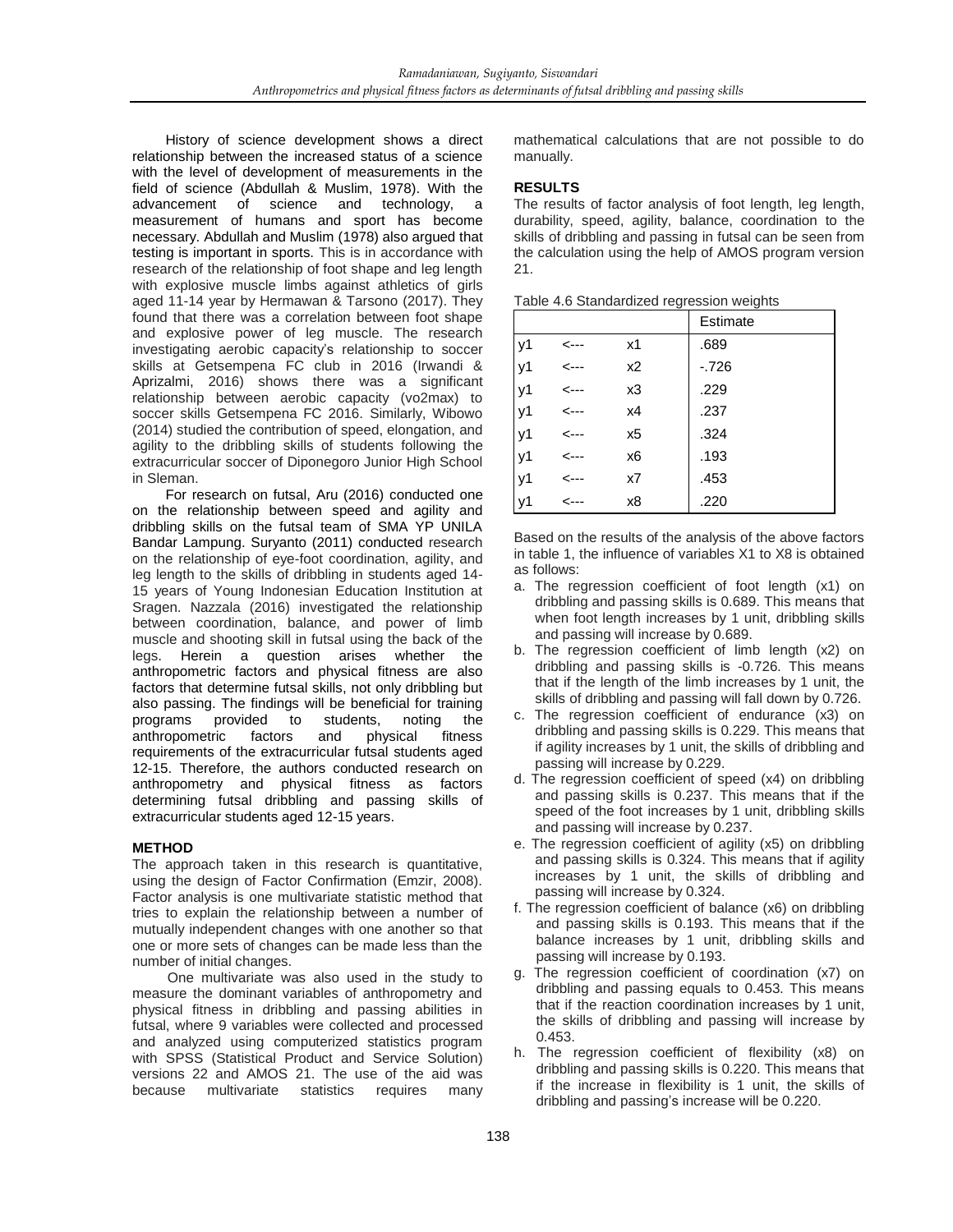#### **DISCUSSION**

From the results of the first hypothesis testing, it was found that the length of the foot on dribbling and passing skills in futsal obtained a significant result at 5% significance level.

Then, from the result of data processing by standardized regression, positive regression coefficient value for body height on dribbling and passing skills was obtained, equal to 0.689. This result is in accordance with research of the relationship of foot shape and leg length with explosive muscle limbs on the athletics of girls aged 11-14 years old (Hermawan & Tarsono, 2017). There is a correlation between foot shape and explosive power of leg muscle. The research also found that the foot shape variables contributed 40% to leg muscle explosive power. It turns out that the relationship is in accordance with this study that the results of positive regression coefficient for body height on the skills of dribbling and passing is 0.689 or 68.9%.

The second hypothesis for limb length on dribbling and passing skills in futsal obtained a significant result at 5% significance level. Then, from the results of data processing, negative regressive coefficient for the limb length on the skills of dribbling and passing futsal of - 0.726 was obtained. The result is in accordance with the research by (Suryanto, 2011) which revealed that there was a significant relationship between limb length and height of futsal dribbling skills of -0.577 or limb length had a negative effect on the skills of futsal dribbling for 57.7%. This result is in accordance with the present study which explains that the ratio of limb length had a negative effect on the skills of dribbling and passing in futsal, equal to -0.726 or negative effect of 72.6%.

The third hypothesis of endurance factor on dribbling and passing skills in futsal obtained a significant result at 5% significance level. Based on standardized regression weight, the positive regression value for skills of dribbling and passing futsal is 0.229. The research titled by Irwandi & Aprizalmi (2016) shows there was a significant relationship between aerobic capacity (vo2max) to soccer skills of Getsempena FC 2016. Similar result was also demonstrated by Handoyo's research (2012), where there was a significant correlation between the endurance level of cardio respiration and the achievement of junior high school students following soccer extracurricular activity (Handoyo, 2012). This is in accordance with the present research which shows a positive regression for endurance to dribbling and passing skills in futsal.

The fourth hypothesis of speed on dribbling and passing skills in futsal obtained a significant result at 5% significance level. Based on the standardized regression weights, the value of positive regression coefficient for speed of dribbling and passing futsal is 0.237. Aru's research (2016) on the relationship between speed and agility with dribbling skills on the futsal team of senior high school students shows there was a significant relationship between speed and dribbling skills. Similarly, the present research shows a positive relationship between speed and dribbling and passing skills in futsal of 0.237.

The fifth hypothesis testing of agility on dribbling and passing skills in futsal obtained a significant result at 5% significance level. Based on standardized regression weights, the value of positive regression coefficient for agility of dribbling and passing futsal is 0.324. The result of this study corresponds to that of Qorby (2013) which explains that agility generates a positive regression coefficient value on dribbling and passing skills in futsal.

The sixth hypothesis regarding the balance on the skills of dribbling and passing in futsal obtained a significant result at 5% significance level. Based on the standardized regression weights, the value of positive regression coefficient of balance on the skills of dribbling and passing in futsal was obtained. This result is supported by that of research of Kustiawan (2015) that there was a significant influence of balance on soccer playing skills obtained a significant result at the level of 5% significance. The present study also explains the positive regression coefficient for balance on the skills of dribbling and passing in futsal equal to 0.193 or 19.3%.

The seventh hypothesis on the coordination factor on the skills of dribbling and passing in futsal obtained a significant result at 5% significance level. Based on the standardized regression weights, positive regression coefficient value for the coordination of dribbling and passing futsal capskills of 0.453 was obtained. The research on the relationship of eye-foot coordination, agility, and leg length to the skills of dribbling in students aged 14-15 years of Young Indonesian Education Institution at Sragen in (Suryanto, 2011) obtained similar result that there was a significant relationship between the coordination of the ankle on dribbling and a contribution of 36.764%. In the present study, positive regression coefficient for the coordination of the skills of dribbling and passing futsal of 0.453 or 45.3% was gained.

The eighth hypothesis on dribbling and passing skills in futsal obtained a significant result at 5% significance level. Based on the standardized regression weights, a positive regression coefficient value equal to 0.220 was obtained. The result corresponds to that of (Wibowo, 2014), although the latter was in the field of soccer.

#### **CONCLUSION**

The confirmatory factor analysis by using AMOS version 21 shows the results for the overall anthropometric factors, namely: foot length with a regression coefficient value of 0.689; limb length with a regression coefficient value of -0.726 and physical fitness on endurance with a regression coefficient value 0.229, speed with a regression coefficient value of 0.237, agility with a regression coefficient value 0.324, balance with a regression coefficient of 0.193, coordination with regression coefficient value of 0.453, and agility with a regression coefficient value of 0.220. These anthropometric factors have a relationship to the skills of dribbling and passing in futsal.

Based on the results of research on the analysis of factors, the following suggestions are made: Coaches